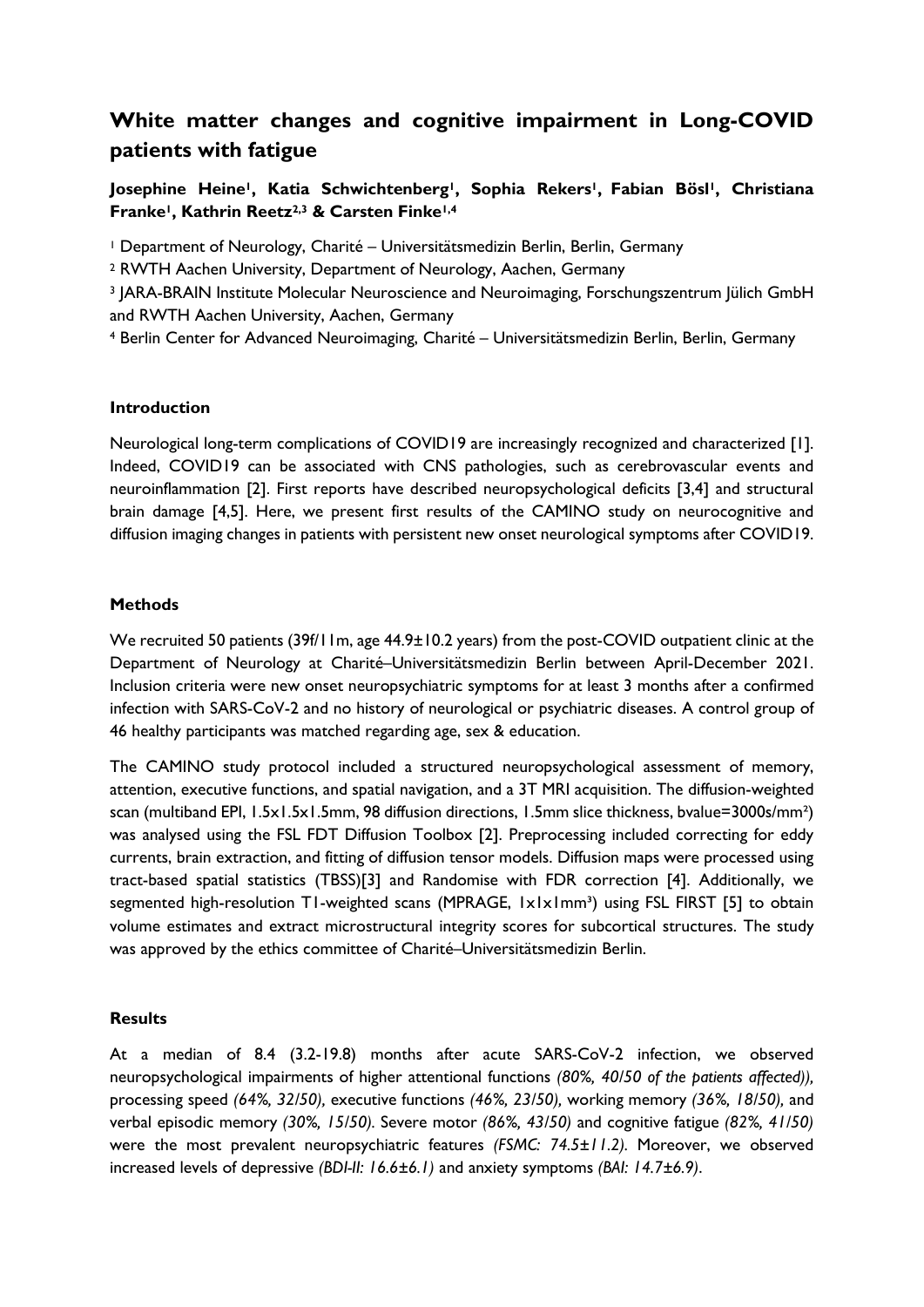Diffusion imaging revealed significantly reduced axial diffusivity (AD) of the left amygdala *(7.33\*10-4 (±0.59\*10-4, patients) vs. 7.67\*10-4 (±0.59\*10-4, controls), F(1,93)=4.37, p=.039)* and right putamen *(6.22\*10-4 (±0.36\*10-4) vs. 6.53\*10-4 (±0.33\*10-4), F(1,93)=6.76, p=.011)*. There was no evidence for damage to major white matter tracts on whole brain imaging, including the corpus callosum and association fibres such as the superior longitudinal fasciculus, uncinate, fornix, and cingulum.

Clinical scores were significantly associated with white matter and subcortical integrity in patients. Higher anxiety scores correlated with aberrant radial diffusivity (RD) of the amygdala *(left: r=-.38, p=.008; right: r=-.43, p=.002)* and hippocampus *(left: r=-.36, p=.011; right: r=-.40, p=.004)*. Additionally, increased fatigue was related to altered RD of the caudate nucleus *(left: r=-.44, p=.002; right: r=-.04; p=.042 (n.s. after Benjamini-Hochberg correction))* and amygdala *(left: r=-.56, p<.001; right: r=-.50, p<.001).*  Lower attention and executive functioning were associated with integrity of the right uncinate fasciculus *(Trail Making Test B, FA: r=-.45, p=.001; Stroop test errors, RD: r=-.40, p=.005).* Lastly, impaired spatial navigation performance was accompanied by lower hippocampal volumes *(left: r=.49, p<.001; right: r=.38, p=.008)* and decreased integrity of hippocampal white matter tracts, including fornix *(FA: r=.37, p=.009)* and cingulum *(MD, left: r=-.42, p=.002; right: r=-.41, p=.003).*

#### **Conclusions**

Impairment of higher attentional and executive functions, affective symptoms, and severe fatigue are frequent presentations of Long-COVID patients with neurological complaints. Our analyses show that, in the absence of global white matter damage, compromised microstructural integrity of subcortical hubs contributes to cognitive and neuropsychiatric symptoms in these patients. Future research will determine whether these neuronal correlates represent transient or persistent changes and shed light on their neuroimmunological mechanisms.

#### **References**

[1] Del Rio, C., Collins, L. F., & Malani, P. (2020). Long-term health consequences of COVID-19. Jama, 324(17), 1723-1724.

[2] Lu, Y., Li, X., Geng, D., Mei, N., Wu, P. Y., Huang, C. C., ... & Yin, B. (2020). Cerebral microstructural changes in COVID-19 patients–an MRI-based 3-month follow-up study. EClinicalMedicine, 25, 100484.

[3] Hampshire, A., Trender, W., Chamberlain, S. R., Jolly, A. E., Grant, J. E., Patrick, F., ... & Mehta, M. A. (2021). Cognitive deficits in people who have recovered from COVID-19. EClinicalMedicine, 39, 101044.

[4] Ross Russell, A., Hardwick, M., Jeyanantham, A., White, L., Deb, S., Burnside, G., ... & Galea, I. (2021). Spectrum, risk factors, and outcomes of neurological and psychiatric complications of COVID-19: a UK-wide cross-sectional surveillance study. Brain Communications

[5] Douaud, G., Lee, S., Alfaro-Almagro, F., Arthofer, C., Wang, C., Lange, F., ... & Smith, S. M. (2021). Brain imaging before and after COVID-19 in UK Biobank. medRxiv.